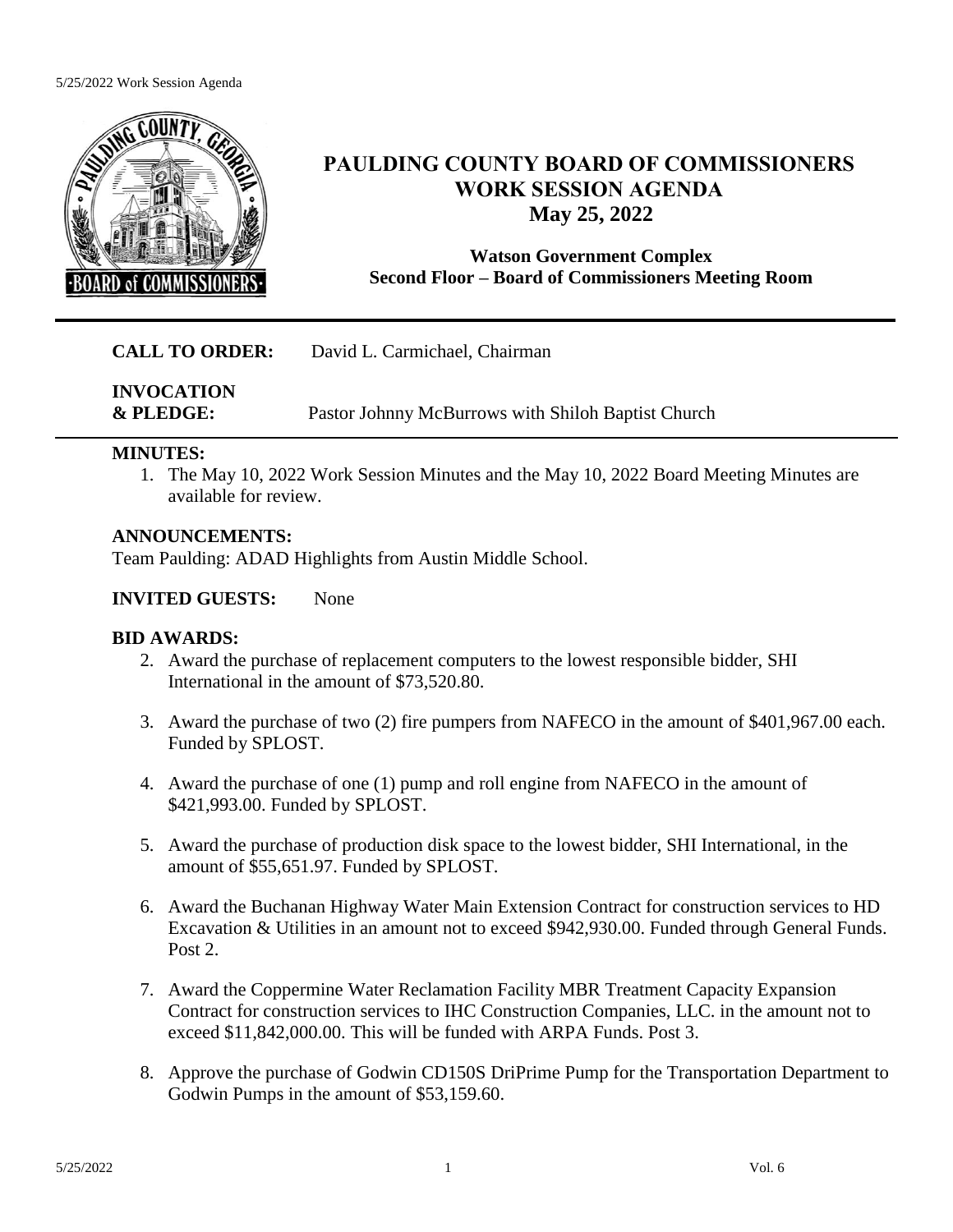- 9. Award the vehicle purchase of two (2) Chevrolet Tahoe's for the Paulding County Fire Department to Hardy Chevrolet in the amount not to exceed \$78,198.00. SPLOST funds will be used for the purchase.
- 10. Amend the April vehicle award to purchase five (5) to seven (7) 2023 Chevrolet Tahoe's to Hardy Chevrolet in the amount not to exceed \$285,558.00. SPLOST funds and JCSA funds will be used for the purchase.
- 11. Award the Extreme Networks Maintenance Renewal Contract to the lowest bidder, P.C. Solutions in the amount of \$93,107.72. Funded through General Funds.

#### **REPORTS FROM COMMITTEES & DEPARTMENTS:**

James Stokes, Chief Appraiser with the Board of Tax Assessors Re: Assessment Notices.

Laurie Ashmore, Water System Director Re: Georgia Association of Water Professionals Awards.

#### **PUBLIC PARTICIPATION ON AGENDA ITEMS:**

- **CONSENT AGENDA:** Consideration of the following consent agenda items:
	- 12. Adopt the job classification for a State Court Public Defender.
	- 13. Acceptance of the attached list of streets for perpetual maintenance by the County. (See Attached List).
	- 14. Authorize the County Manager to enter into a Contract with Doug Eaves to provide consulting services regarding Paulding County Revenues.
	- 15. Authorize the County Manager to engage David Hankerson to provide consulting services regarding Paulding County Services.
	- 16. Reappoint EMS Division Chief Tim King to serve on the Northwest Georgia Region One Emergency Medical Advisory Council for the term of June 2022 through June 2025.

#### **OLD BUSINESS:**

17. **2022-08-Z** by **JONATHAN JONES – ELITE ENGINEERING** requesting to rezone 5.03 acres from R-2 (Suburban Residential) to B-1 (General Business) in order to construct a 4,500 square foot gas station and convenience store. Property is located in Land Lot 789; District 2; Section 3; proposed site is located on the south side of **Scoggins Road and east sides of Buchanan Hwy and Paul Harris Road**. POST 2. (Tabled from the April 26, 2022 Board of Commissioners Meeting)

#### **NEW BUSINESS:**

18. Discuss action to confirm the Chairman's nomination of Randall D. Harris to the position of State Court Public Defender for Paulding County State Court.

#### **CONCLUSION OF REGULAR BUSINESS**

#### **PUBLIC PARTICIPATION ON NON-AGENDA ITEMS:** None

#### **EXECUTIVE SESSION:** Personnel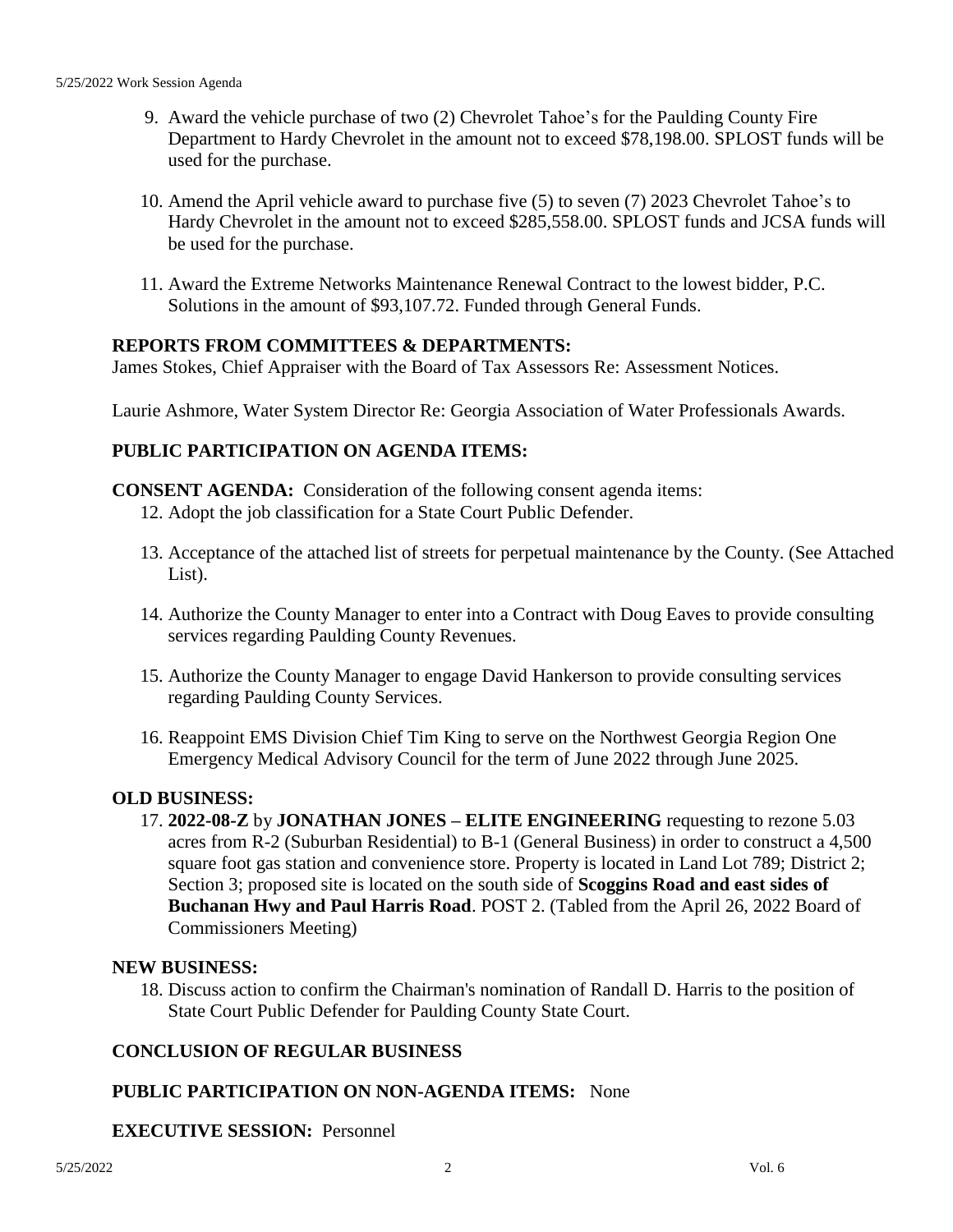5/25/2022 Work Session Agenda

### **ADJOURNMENT:**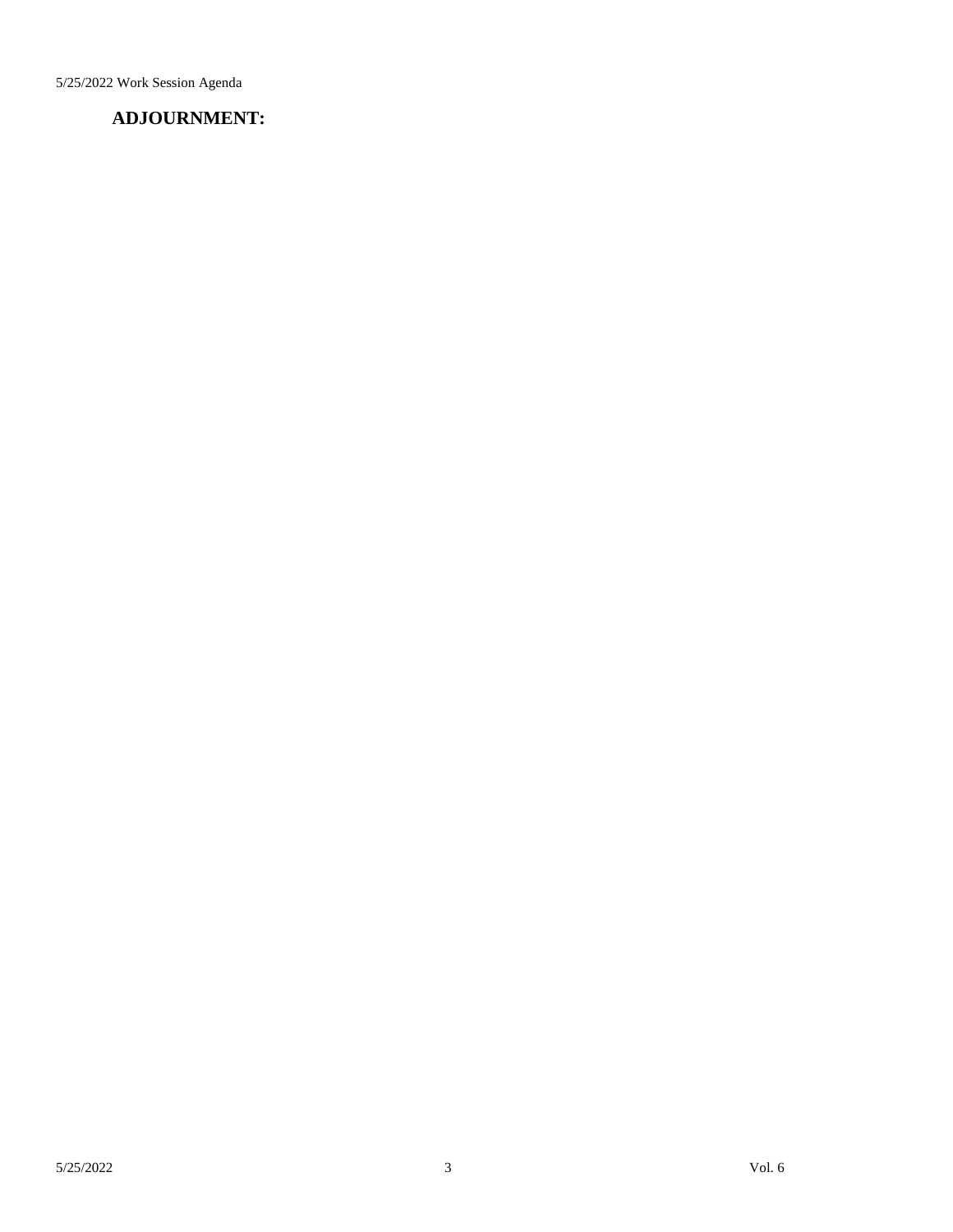#### **Blackberry Run at Seven Hills / Unit 3, Phase**

**1** Blackberry Run Trail

### **Black Forest/ Phase 2** Black Cabin Way

Muriel Court

### **Brookside/ Phase 1**

Birch River Crossing Birch River Pointe Valley Brook Court Valley Brook Drive

### **Cedar Mill/ Phase Four**

Longwood Place Ryan's Point Zimmer Woods Crossing

#### **Cedar Mill/ Phase Five** Ryan's Point

**Cedar Mill/ Phase 6-A** Ryan's Point Zimmer Woods Court

### **Cedar Mill/Phase Six-B** Ryan's Point

### **Cumberland Falls**

Cumberland Creek Court Cumberland Falls Drive Cumberland Ridge Court

### **Fieldcrest**

Fieldcrest Court Fieldcrest Drive Fieldcrest Way **Huntleigh Chase/Phase 1** Fair Meadows Way Huntleigh Chase Drive Hungleigh Shores Lane

### **The Landings at Willow Springs**

Willow Springs Court Willow Springs Drive

# **Meadowfinch**

Meadowfinch Drive

### **The Retreat at Eagle Rock / Unit II**

Eagle Rock Drive Scenic Overlook

### **Silver Oak / Phase I**

Blackgum Trace Fall Creek Lane Fox Knoll Trail High Trail Pass Silver Oak Drive Valley View Trail Wedge Wood Way

### **Stiles Crossing**

Bogey Court Glanton Court Gloria Way Stiles Drive Tori Lane

### **Victoria Heights / Phase 1**

Deven Drive Hampshire Point Rivulet Drive Serenity Court Tranquility Lane Victoria Heights Court Victoria Height Drive Victoria Heights Lane Victoria Heights Place

### **Winding Creek at Bentwater/Unit V**

Turtle Rock Cove Turtle Rock Place